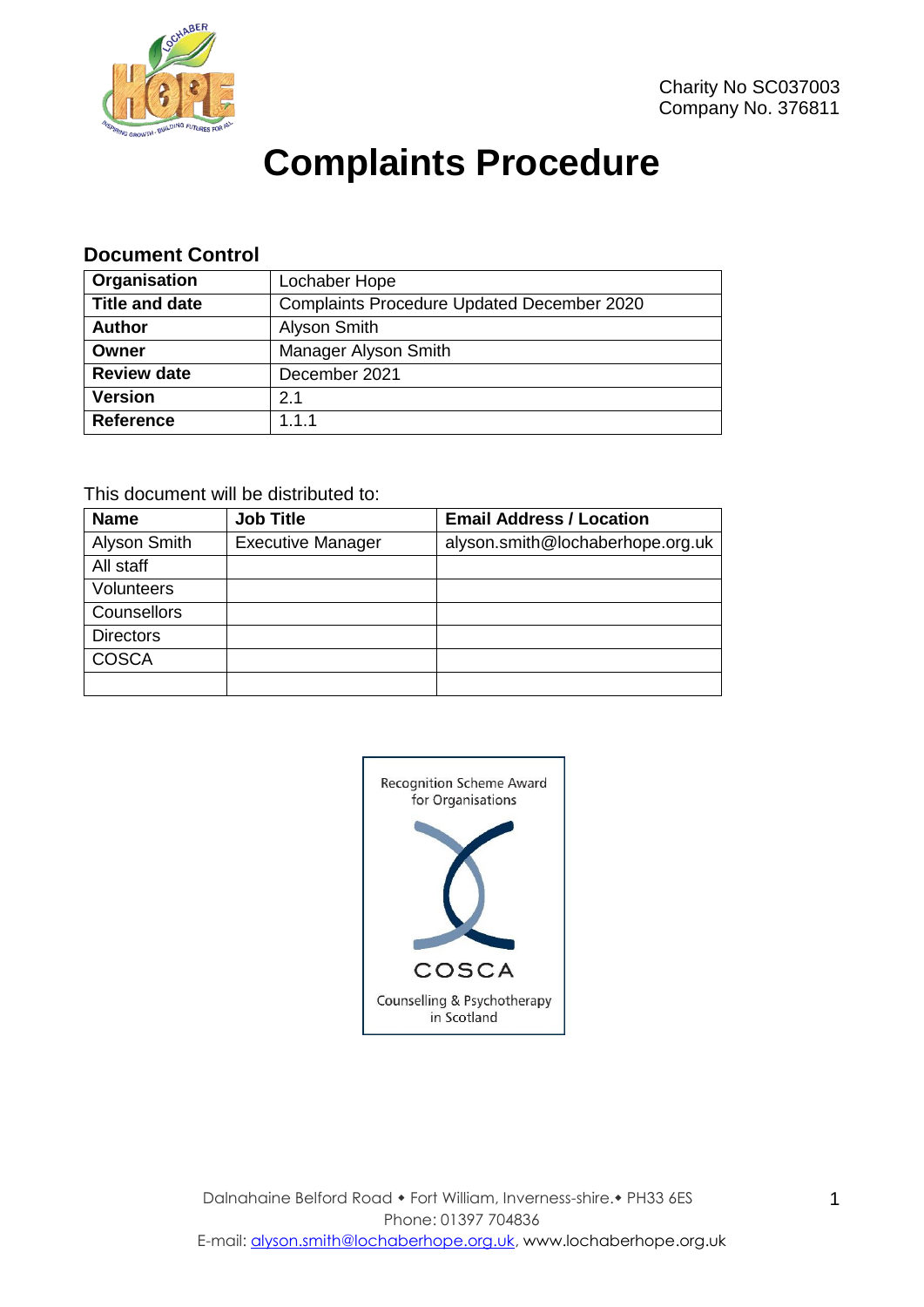

If anyone is unhappy with any part of our service, or if they have a complaint to make, we would like to know about it as soon as possible in order to resolve the situation quickly. All complaints will be treated seriously and confidentially. Help is available, if required, to any complainant unable to submit a complaint in writing.

Assistance and advice is available to complainants to help them understand the complaints procedure. This can be obtained by contacting Lochaber Hope directly or a locally based advocacy service.

# **Aims of the Complaints Procedure**

- To enable a complaint to be investigated in a fair manner
- To enable complaints to be resolved as speedily as possible
- To allow consequences of mistakes to be put right without unnecessary conflict
- To improve the quality of the service

# **Access to this Complaints Procedure document**

This Complaints Procedure can be accessed as follows:

- It can be viewed and downloaded as a PDF from the Document section of the Lochaber Hope website.
- A hard copy can be requested by phone, email, letter or in person from the Lochaber Hope office.
- Although we do not have the resources to produce this procedure in multiple languages and formats, it can be translated, viewed in larger text and read out loud from our website using standard online tools.

# **Who can complain?**

- Anyone who is using the counselling service
- Anyone who has used the counselling service within the past three years
- Anyone who has enquired about the counselling service or is on the waiting list
- Anyone from another organisation who has enquired about our service, or who is working with or representing someone who is using or has used the service
- Anonymous complaints cannot be brought against Lochaber Hope because they cannot be dealt with fairly under this complaints procedure.

Lochaber Hope has the option to investigate a complaint against former workers, even if we can't get hold of the person, if an investigation is carried out Lochaber Hope will send the outcome report to COSCA and if they are a member of COSCA, then COSCA may investigate. Any investigation is conducted for the learning of the organisation.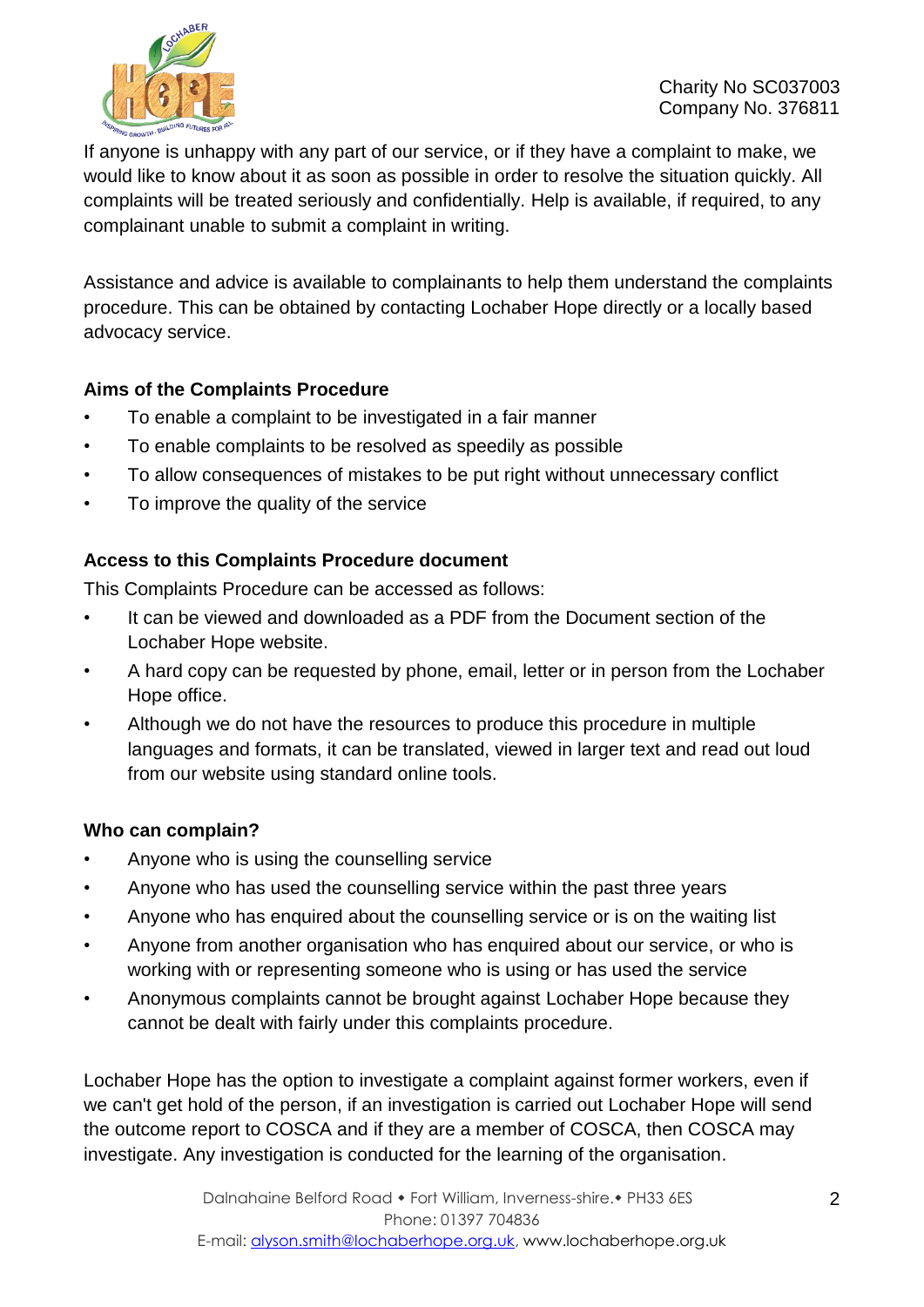

Complaints will not be accepted on behalf of a third party without prior written consent from the person involved, the complaint will then will be dealt with under the same procedure for dealing with any other complaint.

Lochaber Hope are not obliged to investigate malicious or vexatious complaints.

# **Time limits for complaints**

Complaints can be accepted up to three years from the time of the problem arising. If the complaint refers to specific client work the maximum is three years from the date the client ended counselling with the Lochaber Hope. However, it is much easier to sort out difficulties if the complaint is brought to our attention as quickly as possible.

# **How to Make a Complaint**

If you are receiving our counselling service, please try to talk your concerns over with your counsellor if you can.

A formal complaint should be made in the first instance to the manager. This can be in person by appointment, by telephone, or in writing by email or letter. Please contact:

Alyson Smith Lochaber Hope Dalnahaine Belford Road Fort William PH33 6ES 01397 704836 [alyson.smith@lochaberhope.org.uk](mailto:alyson.smith@lochaberhope.org.uk)

# **Scope of Complaints**

Complaints made under this procedure may cover paid staff, volunteer counsellors or receptionists, board members, and other volunteers or contractors acting for or on behalf of the Lochaber Hope.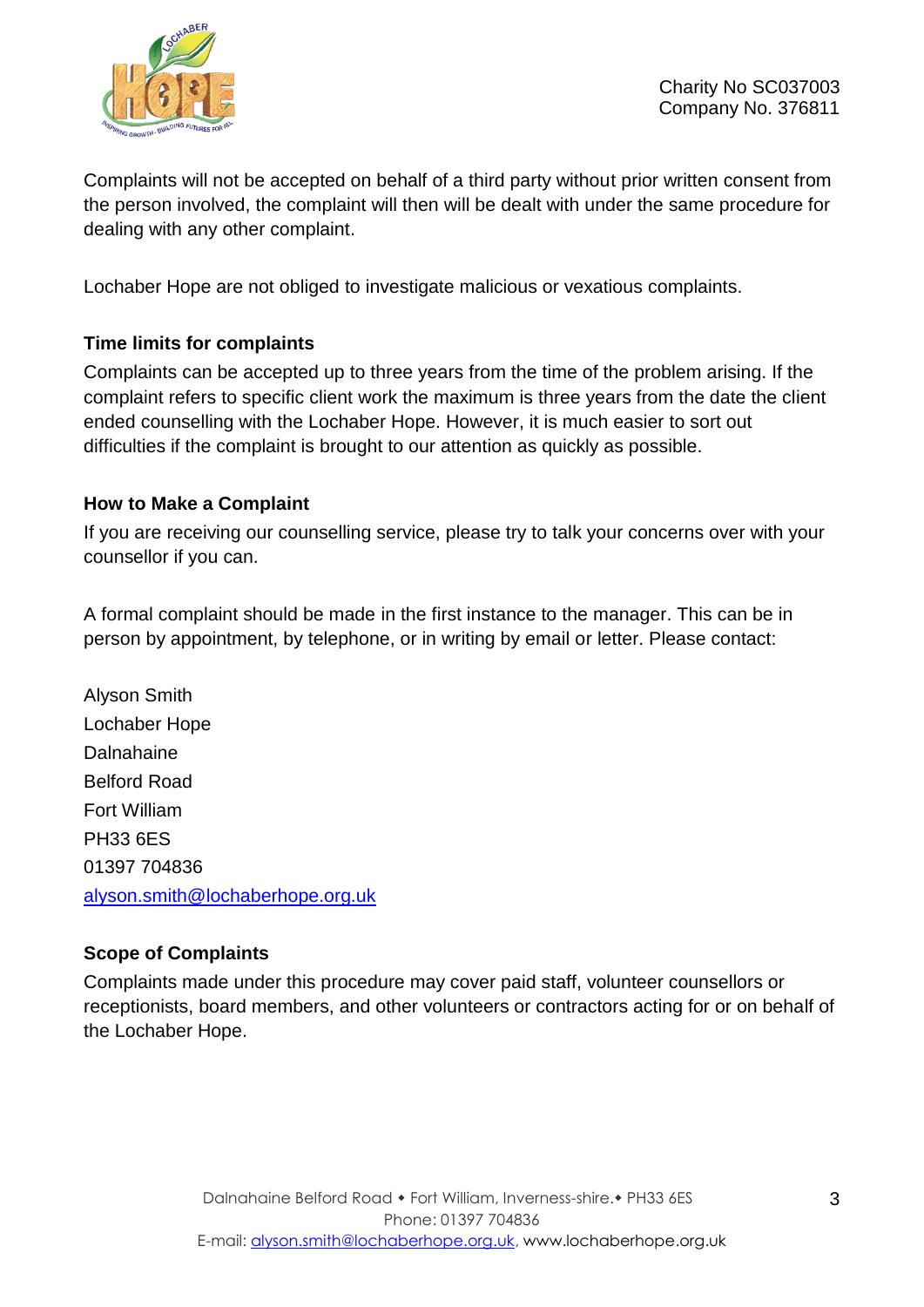

# **Confidentiality and Communications**

Every complaint will be treated with care and confidentiality. We will attempt to communicate clearly and directly with all complainants or their representatives in a timely manner, as described below. Lochaber Hope has the option to seek specialist advice and ask permission for confidential information to be disclosed to those involved in investigating the complaint.

# **Safety of Clients**

If a complaint relates to the conduct of a counsellor in counselling, at all times the client's safety will be a primary consideration. Suspension of counselling and/or disciplinary proceedings may take place at any stage of the complaints process, if appropriate.

# **Stage 1 – Informal Complaint**

Every opportunity will be taken at the time of the initial complaint to settle the concern informally. This may include telephone conversations and/or face to face meetings or written explanation of the reasons for a decision taken. The manager will normally handle the complaint at this stage, but if the manager or anyone ese is involved in the complaint, they have a duty to declare a conflict of interest and the subject of the complaint, then the Chair of the Board of Trustees or other designated member of the Board will undertake to respond to the complaint and manage the complaints procedure. The Board will assess if there is sufficient corroborating evidence to support the complaint and decide if there is a case to answer to, for it to be processed for investigation

If the complainant remains dissatisfied with the outcome of discussions at this stage, then a formal complaint can be made.

# **Stage 2 – Formal Complaint**

A formal complaint will be acknowledged in writing by the manager within seven days. A copy of the Complaints Procedure will be enclosed. If an employee, volunteer or contractor of Lochaber Hope is the subject of the complaint, they will be sent a copy of the complaint along with the Complaints Procedure. A complainant can withdraw the complaint at any time in writing and Lochaber Hope has the option to discontinue the investigation, however the complaint may continue to be investigated to be assured that any safegaurding practice can be put in place to avoid this happening in the future.

# **Investigation of the Complaint**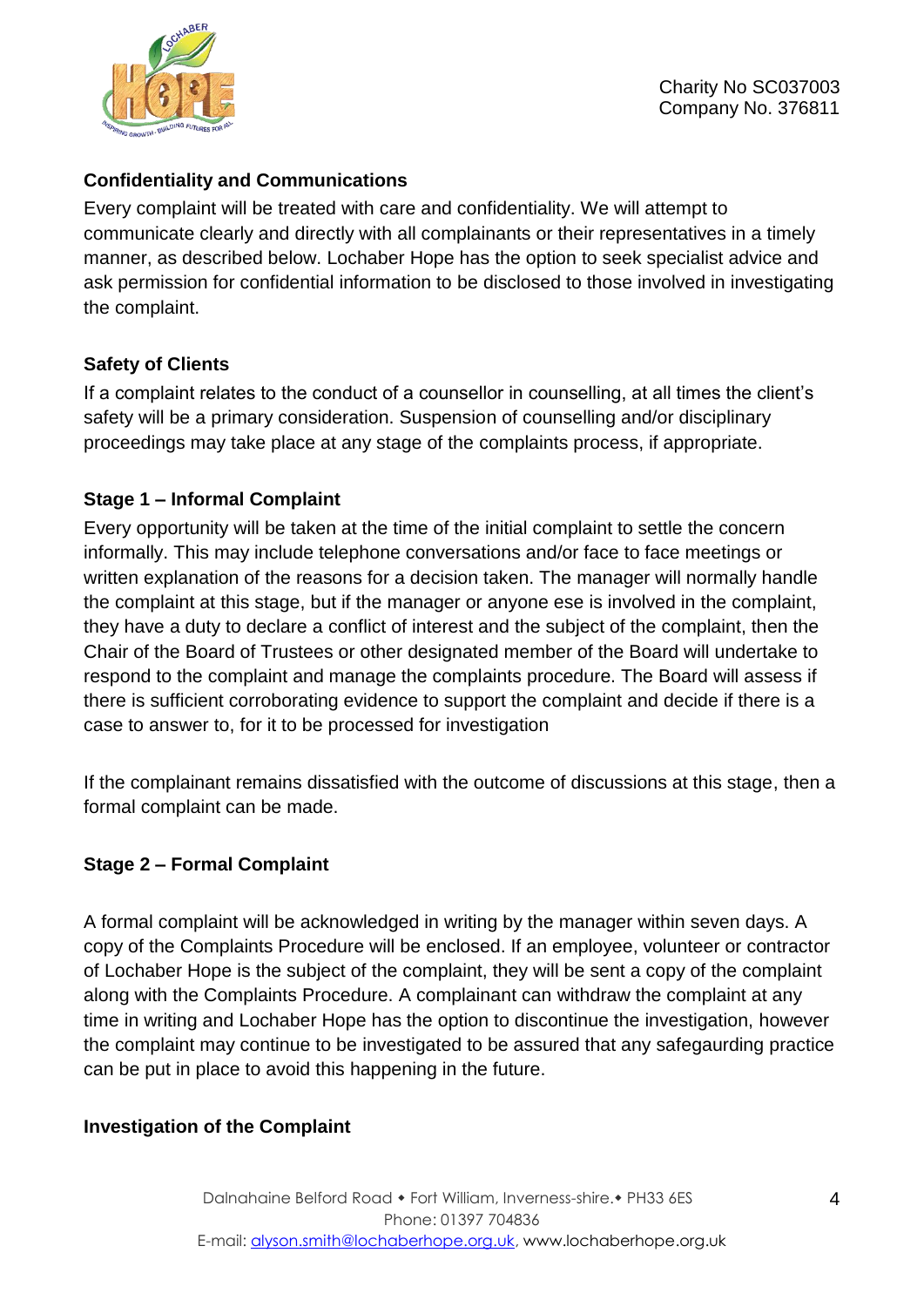

An independent and impartial person who has relevant experience will be appointed by the Board of Trustees to investigate the formal complaint. This person will be independent of Lochaber Hope and the complainant, and all parties involved will be given the opportunity to declare a conflict of interest with them. The investigator will make a thorough and confidential investigation of the complaint, contacting both the complainant and the person complained against.

The investigator will have access to relevant documents and policy papers within Lochaber Hope and to staff members, if appropriate. They may ask for evidence from either party and if this is sought in person, they will meet with each party separately. After any informal stage/mediation, the complainant and the complained against, and/ or their representative, will not come into contact at any time in the course of the investigation. All parties will have the right to be accompanied, and/or be represented, by a supportive person of their choice. The complainant and the party or parties complained against and/or their representative will not be asked to attend any meetings together.

The investigator will make a written response to the complainant within twenty-eight days, a copy of which will be sent to Lochaber Hope and the person complained against. If it proves not possible to respond within 28 days, the complainant will be informed of any reasons for a delay. All investigations will be completed and responded to within a maximum of six months. At the discretion of the Investigator, with due regard to time restraints and confidentiality, the process may be adjourned or put in recess to gain further information or over public holidays or during legal action, all parties will be informed.

The investigator will make recommendations regarding the action required to bring about the resolution of the complaint and any sanctions which he/she may consider appropriate to apply to either party. In such circumstances, he/she will also provide instructions for the monitoring of the fulfilment of said actions or sanctions. Examples of sanctions may include, but are not limited to, mediation, an explanation and apology, reflection of learning from counsellor and/or organisation, further training or supervision, or caution/written warning/suspension/removal from post as appropriate. Any sanctions imposed will be monitored as to their commencement and completion or removal and will be communicated to both the complainant and complained against. In the event of an alleged breach of the law (civil or criminal), the investigator will decide whether to pass information regarding the complaint to the appropriate legal authorities.

Lochaber Hope will abide by the decisions and recommendations of the investigator. At this stage a Report at the Conclusion of Complaints Proceedings will be sent to COSCA by the investigator. Both parties will be informed of the result and the reasons for the decision and will be given in writing. The Director or Chair, whoever is managing the complaint, may halt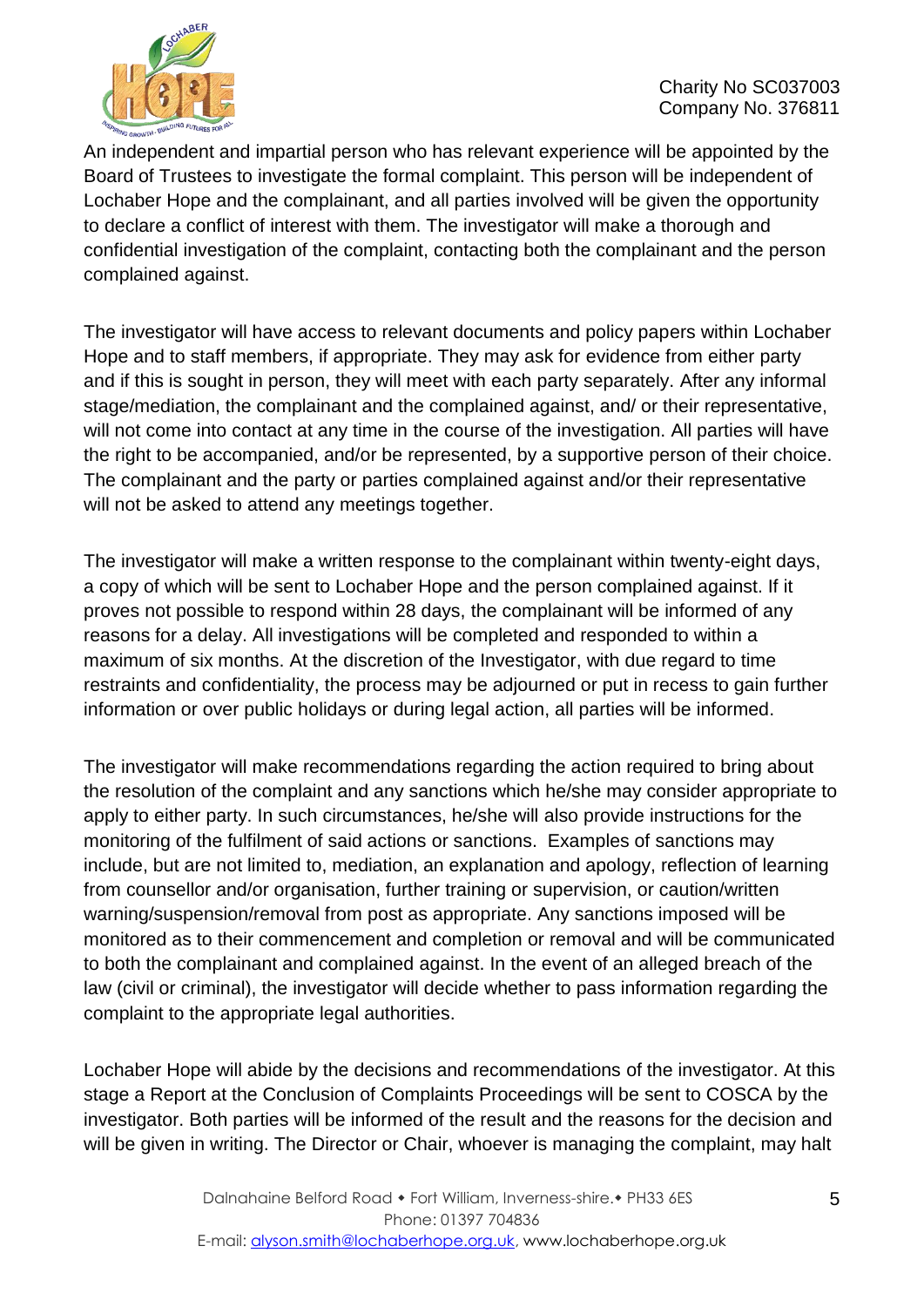

the procedure at any stage if it emerges that legal action is under way, pending or intended, until such time as any legal process is complete.

# **Stage 3 – Appeal**

### The Grounds for an Appeal

A complainant may appeal against the findings of the investigator on the following grounds:

- that the complaints procedure had not been followed
- that there was new evidence which the investigator did not have access to in the investigation

An appeal cannot be accepted only on the grounds that the complainant disagrees with the investigator's report.

#### Making an Appeal

The complainant must make an appeal in writing within fourteen days of the receipt of the investigator's report.

The reasons for the appeal must be clearly set out in writing.

The appeal will be acknowledged in writing by the manager and considered by Lochaber Hopes Board of Trustees.

The complainant will be informed in writing within twenty-one days whether or not the appeal is accepted.

#### The Appeal Panel

If an appeal is accepted, the manager will arrange to set up an Appeals Panel. No person can hear a complaint if they have already been involved. The panel will be made up of three members: the Chair of the Board of Trustees or other designated member of the Board and two persons from outside of Lochaber Hope with relevant experience.

The panel will meet within twenty-eight days of the notification of the acceptance of the appeal to the complainant.

No-one on the panel will have taken any part in the previous handling of the complaint.

#### The Appeal Hearing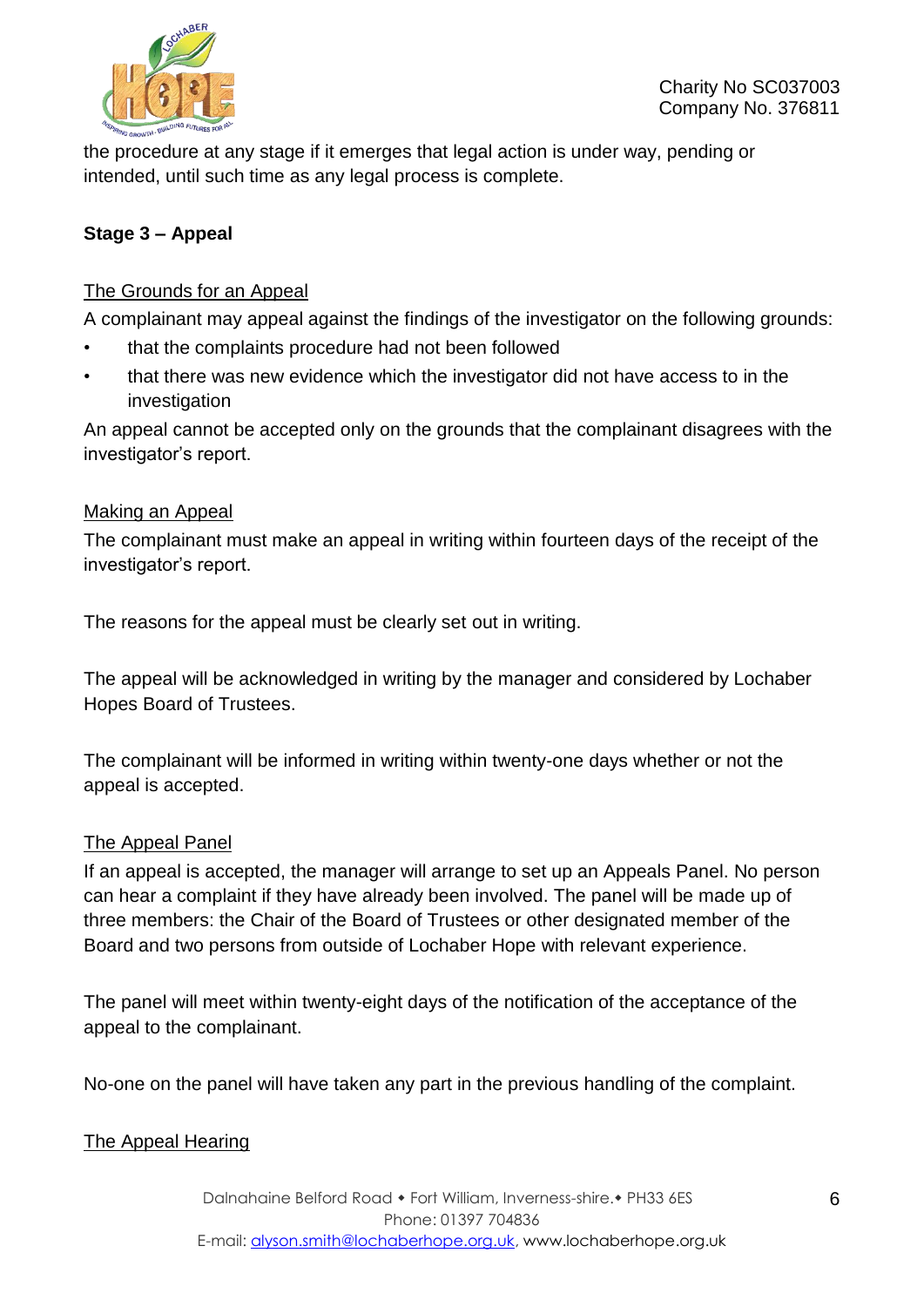

Fourteen days' written notice of the date of the hearing and the composition of the panel will be given to all parties.

All documentation relating to the appeal will be copied to all parties and the panel members fourteen days before the hearing.

The complainant and the complained against may be asked to make a written statement to the panel which will be circulated seven days before the hearing.

The complainant and complained against may be required to attend the hearing and may be accompanied, and/or be represented, by a supportive person of their choice.

The complainant and complained against will have the opportunity to make a short statement to the hearing.

The investigator and the Director or the Chair of the Board (whoever managed the original complaint) will be available to give information to the panel.

The appeal hearing will be recorded.

The appeal panel will have the authority to adjourn the hearing.

The panel will come to a decision regarding the appeal in private session. This discussion will not be recorded but a written record will be made of the proceedings. Both parties will be informed of the result, the sanction and the reasons for the decision The decision will be given within seven days. If the appeal is upheld the panel will make recommendations regarding the action required to bring about the resolution of the complaint.

If either party remains dissatisfied after the decision of the appeals panel or remains dissatisfied about the content of the investigator's report, they may contact COSCA (contact details below).

# Complaints to COSCA

Complaints can only be made direct to COSCA if the complainant is not satisfied after the exhaustion of the Lochaber Hope's complaints procedure.

In the event that a complaint is submitted to COSCA following the exhaustion of the complaints procedure, the role of COSCA is not to investigate the complaint itself, but to verify: